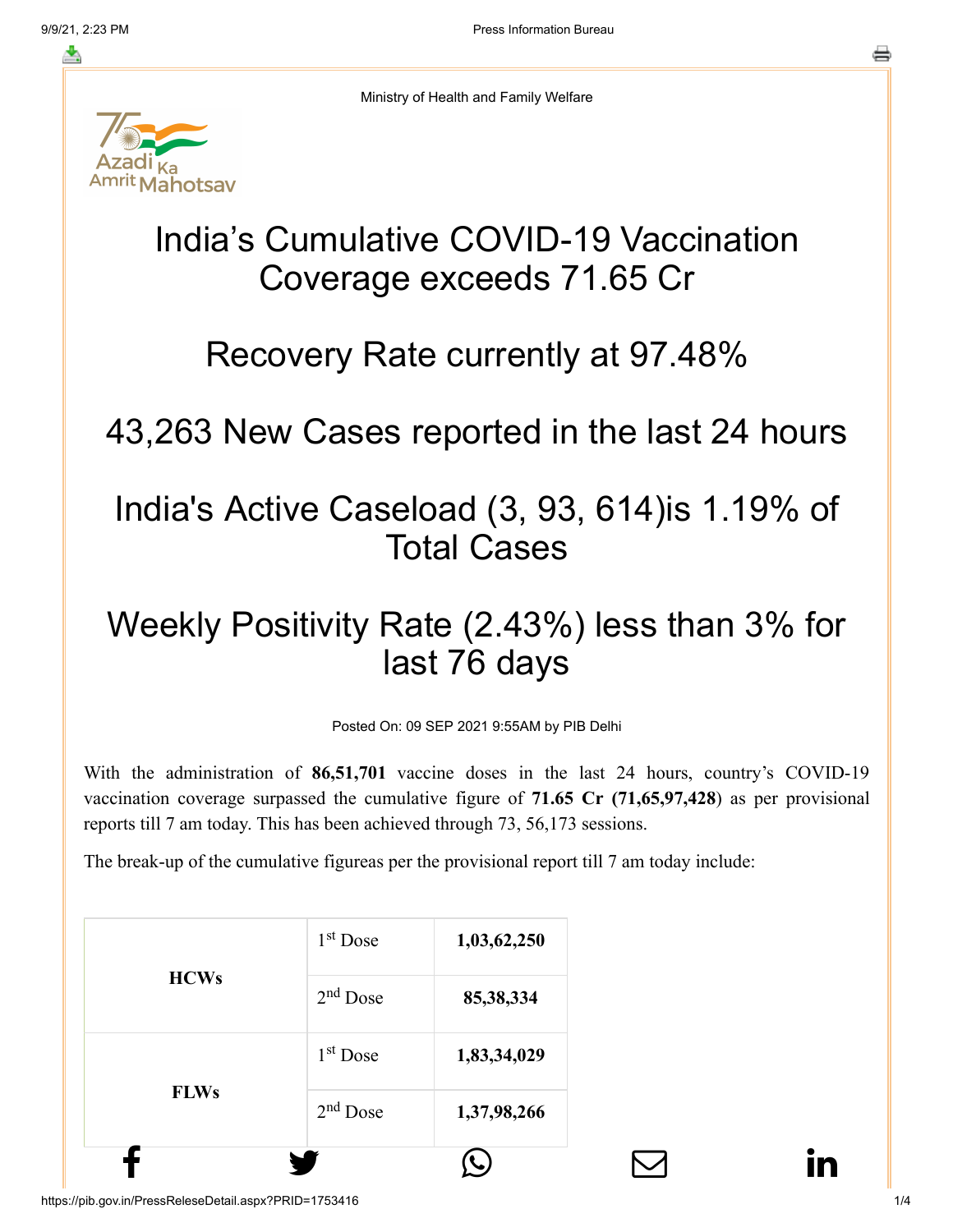9/9/21, 2:23 PM Press Information Bureau

|                       | 1 <sup>st</sup> Dose | 28, 64, 51, 739 |
|-----------------------|----------------------|-----------------|
| Age Group 18-44 years | $2nd$ Dose           | 3,87,13,940     |
|                       | 1 <sup>st</sup> Dose | 14,03,00,422    |
| Age Group 45-59 years | $2nd$ Dose           | 6,05,11,083     |
|                       | $1st$ Dose           | 9,14,48,566     |
| Over 60 years         | $2nd$ Dose           | 4,81,38,799     |
| <b>Total</b>          |                      | 71,65,97,428    |

The Union Government is committed to accelerating the pace and expanding the scope of COVID-19 vaccination throughout the country.

The recovery of **40,567** patients in the last 24 hours has increased the cumulative tally of recovered patients (since the beginning of the pandemic) to **3, 23, 04,618.**

Consequently, India's recovery rate stands at **97.48%**.

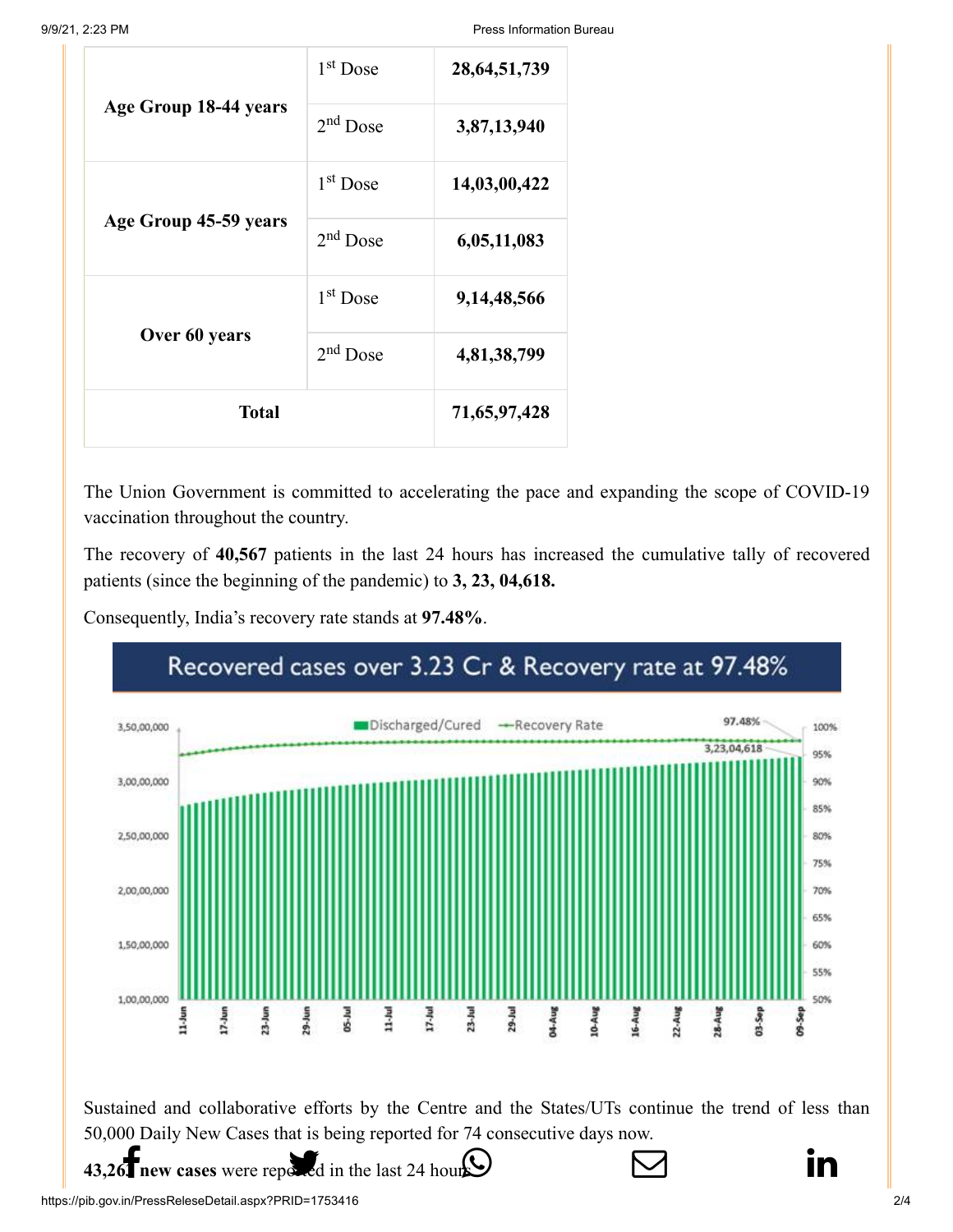9/9/21, 2:23 PM Press Information Bureau



The Active Caseload is presently **3, 93, 614.** Active cases presently constitute **1.19%** of the country's total Positive Cases.



The testing capacity across the country continues to be expanded. The last 24 hours saw a total of 18,17,639tests being conducted. India has so far conducted over **53.68 Cr (53, 68, 17, 243**) cumulative tests.

While testing capacity has been enhanced across the country, **Weekly Positivity Rate at 2.43% remains less than 3% for the last 76 days now.** The **Daily Positivity rate reported to be 2.38%.** The daily Positivity rate has remained below 3% for last 10 days and below 5% for 94 consecutive days now.

 $f$  y  $\circledcirc$   $\quad \circ$  in